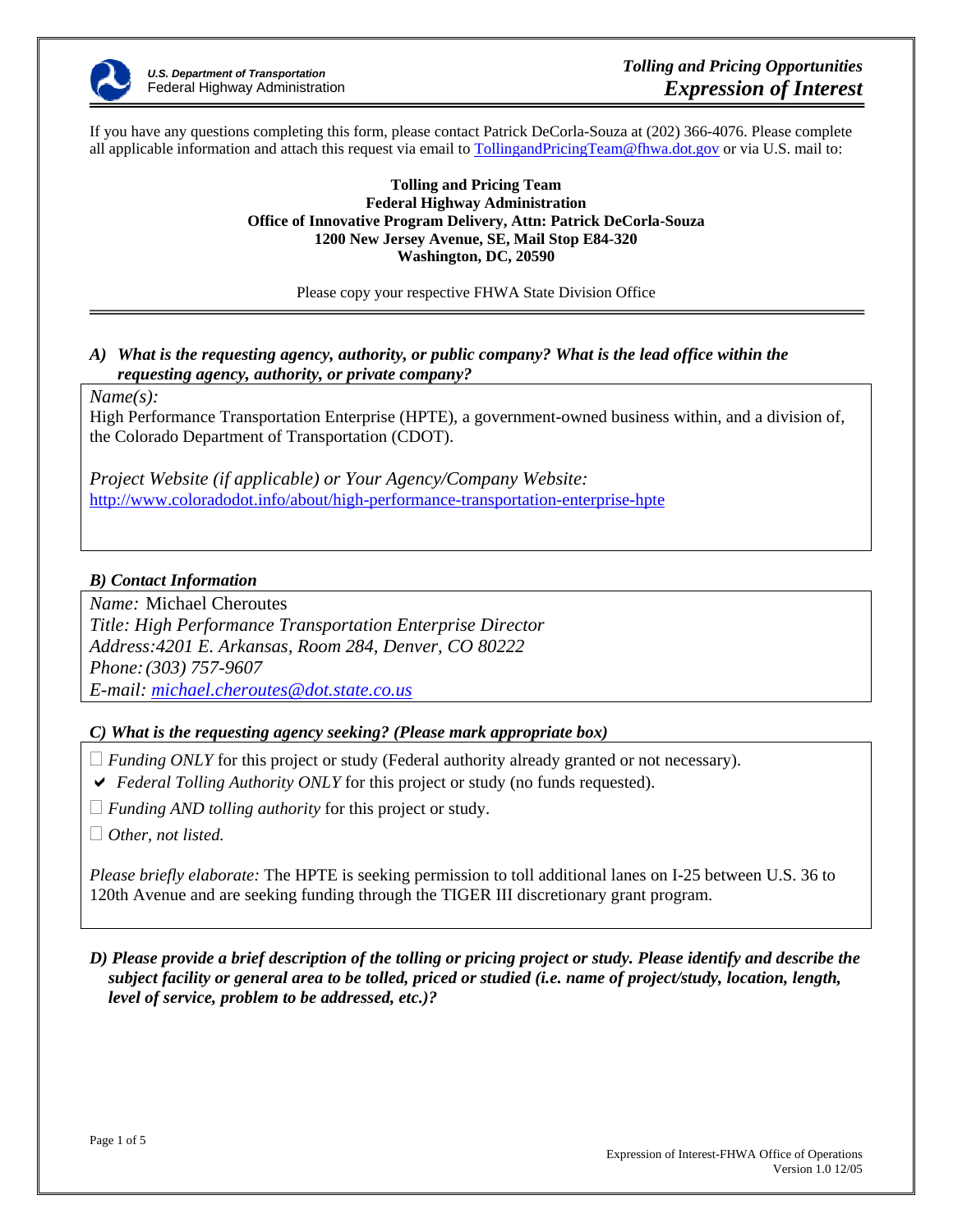

CDOT and HPTE propose to add one managed lane in both directions on Interstate 25 from US36 to 120th Avenue (6 mile stretch). The new lanes will be constructed in an interim configuration on right‐of‐way that currently serves as the inside shoulder and will be an extension of the existing I-25 HOT lanes. The project will provide sustainable congestion relief and improved express bus service at much lower cost and decades earlier than originally planned. Currently this segment of I‐25 carries up to 175,000 vehicles per day, with peak hour traffic operating at less than half the posted speed (24 mph vs. 55 mph). By 2035, congestion on north I‐25 is expected to be severe, with vehicle hours of delay increasing by 67%. 2035 projections show that

building managed lanes on this stretch of I‐25 would shave nearly 30 minutes off the daily commute from 120th

Avenue to Downtown Denver for those using the managed lanes.

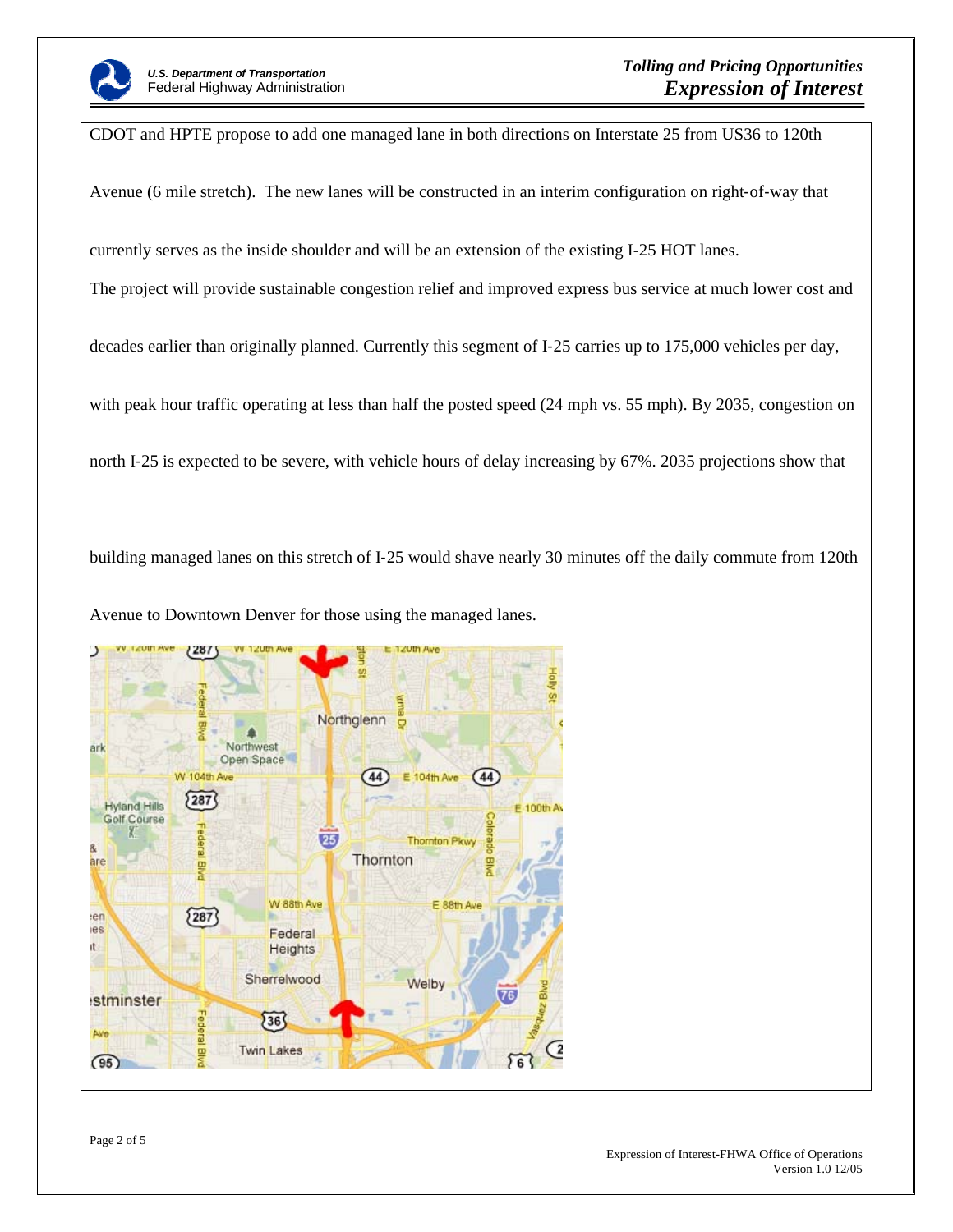

### *E) Which type of facility is proposed to be tolled or studied?*

 $\vee$  *Interstate* 

*Non-Interstate*

*Project contains both types of facilities* 

*Project is not specific to any type of facility*

## *F) Does the toll project involve ANY construction?*

| $\Box$ No                    | $\Box$ Yes (if so, please mark all that apply) |                          | $\Box$ Not applicable |  |                       |
|------------------------------|------------------------------------------------|--------------------------|-----------------------|--|-----------------------|
| $\Box$ New construction      |                                                | $\vee$ Expansion         | $\vee$ Rehabilitation |  | $\vee$ Reconstruction |
| $\Box$ HOV to HOT Conversion |                                                | $\Box$ Other not listed. |                       |  |                       |

*Please briefly elaborate:* The project will provide a new managed lane in each direction. The new lanes will be

constructed in an interim configuration on right‐of‐way that currently serves as the inside shoulder. No

additional right‐of‐way or additional paved surface is needed. New toll equipment will be installed to support

toll operation and ITS.

#### *G) Does an HOV lane(s) currently exist on the facility?*

◆ *No △ Yes △ Not applicable* 

#### *H) What is the timetable to enact the tolling or pricing project or study?*

These improvements were put on the Denver Regional Council of Governments Transportation Plan on August 17, 2011 with a time frame of being completed by 2024. If the TIGER III discretionary grant is approved construction will be accelerated to start in the summer of 2013 or 2014 with the lanes opening a year later. The

I‐25 EIS Record of Decision is scheduled for October 2011.

#### *I) Are there expressions of support from public officials or the public? Have any public meetings been held? If no public meetings or expressions of support are available, please indicate the agency's plans for ensuring adequate public involvement and seeking public support for the toll project or study.*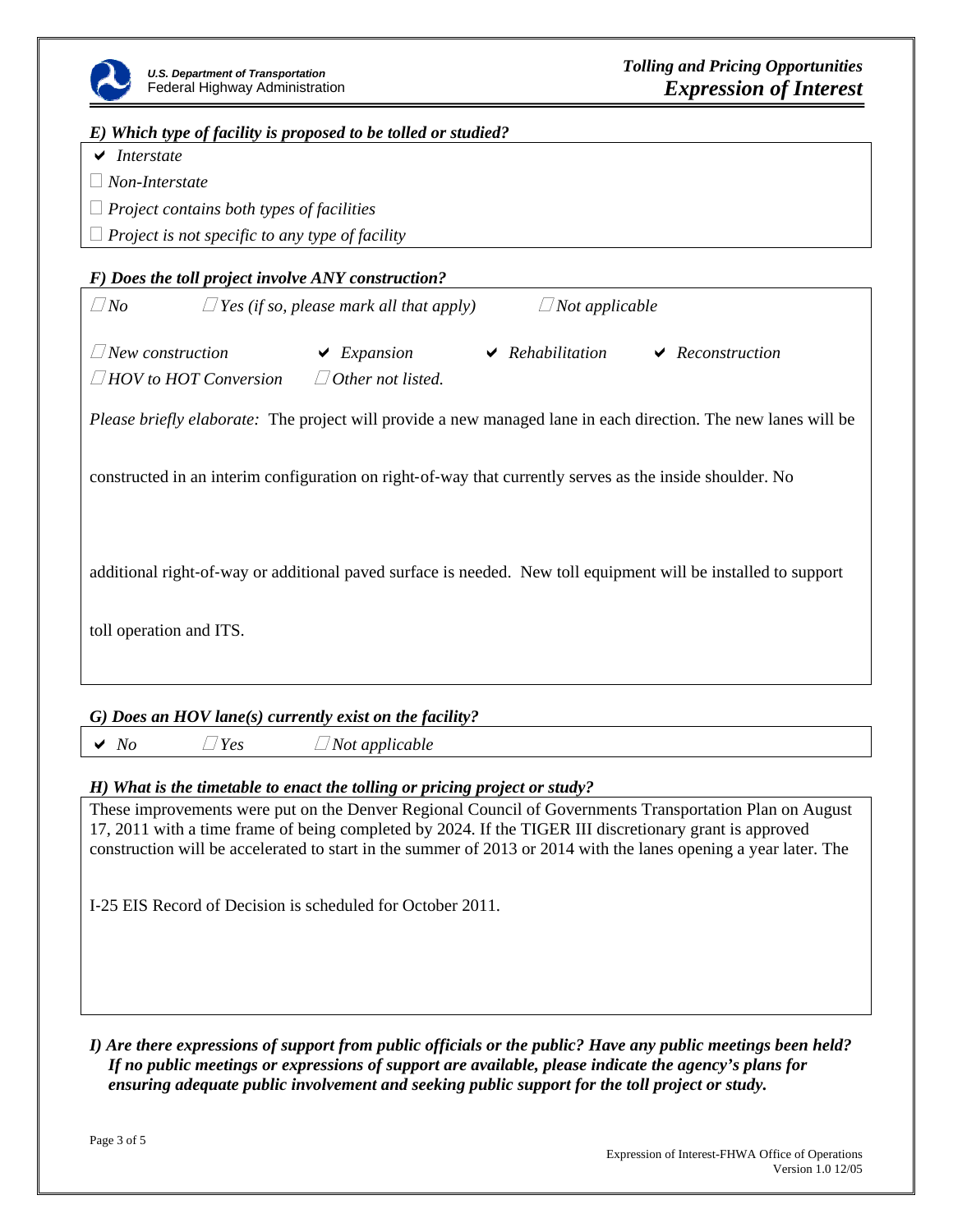

Both public and private entities in Adams, Broomfield and Weld Counties along the North I‐25 corridor (as

represented by the North Area Transportation Alliance), RTD (regional transit operator), the Denver Regional Council of Governments, CDOT and the HPTE support this project as the first logical step toward much needed

improvements along I‐25, enhancing mobility, driving economic development and reducing traffic congestion in

the north metro area. Public meetings were held as part of the EIS process and this project is consistent with the preferred alternative identified.

*J) Where known (and if applicable), what is plan for implementing tolls or prices and the strategies to vary toll rates or prices (i.e., the formulae for variable pricing)?* 

The tolling policy for these lanes will be an extension of existing I-25 HOT lanes. The mixture of SOV tolled

and HOV/Transit non-tolled vehicles using the lanes would be managed through variable pricing to maintain

free flow conditions within the managed lanes at all times. High Occupancy Vehicles (HOV) and public transit vehicles (buses, express bus) would use the managed lanes free of charge while Single Occupant Vehicles (SOV) would pay a toll to use these lanes.